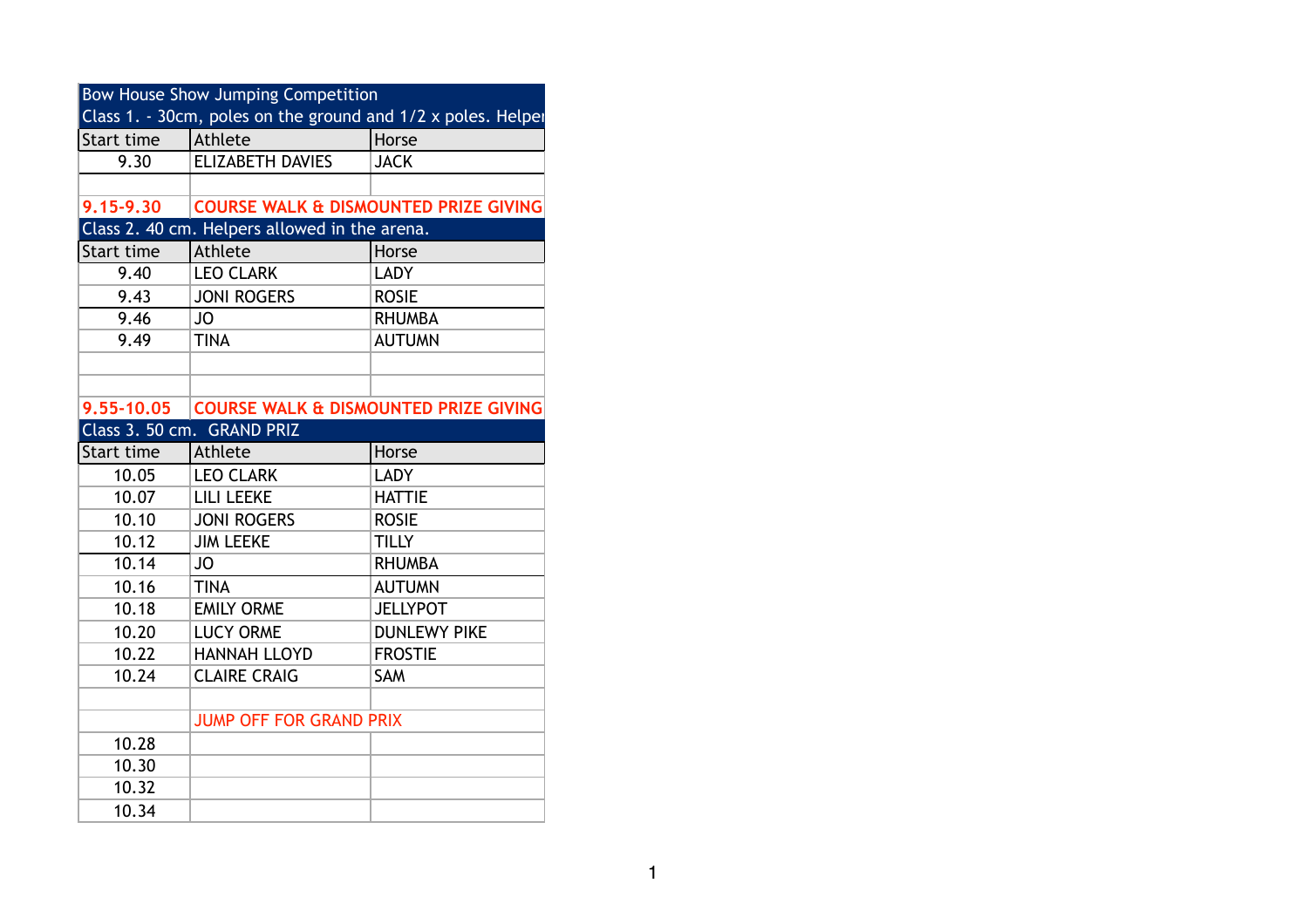| 10.36                                                           |                                                   |                    |  |  |
|-----------------------------------------------------------------|---------------------------------------------------|--------------------|--|--|
|                                                                 |                                                   |                    |  |  |
|                                                                 | 10.40-10.50 COURSE WALK & DISMOUNTED PRIZE GIVING |                    |  |  |
| Class 4. 60 cm.                                                 |                                                   |                    |  |  |
| Start time                                                      | Athlete                                           | Horse              |  |  |
| 10.50                                                           | <b>EMILY ORME</b>                                 | <b>JELLYPOT</b>    |  |  |
| 10.52                                                           | <b>JIM LEEKE</b>                                  | <b>TILLY</b>       |  |  |
| 10.54                                                           | <b>LILI LEEKE</b>                                 | <b>HATTIE</b>      |  |  |
| 10.56                                                           | <b>JONI ROGERS</b>                                | <b>ROSIE</b>       |  |  |
| 10.58                                                           | <b>CLAIRE CRAIG</b>                               | SAM                |  |  |
| 11.00                                                           | <b>HANNAH LLOYD</b>                               | <b>FROSTIE</b>     |  |  |
| 11.02                                                           | <b>THEA ROGERS</b>                                | <b>MISSIE</b>      |  |  |
| 11.04                                                           | <b>STELLA</b>                                     | <b>HARLEY</b>      |  |  |
| 11.06                                                           | <b>PAULINE</b>                                    | <b>AFLIE</b>       |  |  |
| 11.08                                                           | <b>SASKIA SWAIN</b>                               | <b>PRINCESS</b>    |  |  |
|                                                                 |                                                   |                    |  |  |
| 11.10-11.20<br><b>COURSE WALK &amp; DISMOUNTED PRIZE GIVING</b> |                                                   |                    |  |  |
| Class 5. 70 cm.                                                 |                                                   |                    |  |  |
| Start time                                                      | Athlete                                           | Horse              |  |  |
| 11.20                                                           | <b>EVA ROGERS</b>                                 | <b>ROSIE</b>       |  |  |
| 11.22                                                           | <b>SASKIA SWAIN</b>                               | <b>PRINCESS</b>    |  |  |
| 11.24                                                           | <b>THEA ROGERS</b>                                | <b>MISSIE</b>      |  |  |
| 11.26                                                           | <b>STELLA</b>                                     | <b>HARLEY</b>      |  |  |
| 11.28                                                           | <b>PAULINE</b>                                    | <b>AFLIE</b>       |  |  |
| 11.30                                                           | <b>ELLIE BILL</b>                                 | <b>MILLY</b>       |  |  |
| 11.32                                                           | <b>JOY LUNN</b>                                   | MIDNIGHT IN MOSCOW |  |  |
| 11.34                                                           | <b>TIANA STAHL</b>                                | <b>BLISS</b>       |  |  |
|                                                                 |                                                   |                    |  |  |
| 11.36                                                           | <b>SOPHIE BANHAM</b>                              | BIZ                |  |  |
| 11.38                                                           | <b>ZOE</b>                                        | <b>RIO</b>         |  |  |
| 11.40                                                           | <b>LUCY BALDWIN</b>                               | <b>ICE</b>         |  |  |
|                                                                 |                                                   |                    |  |  |
|                                                                 | 11.45-11.55 COURSE WALK & DISMOUNTED PRIZE GIVING |                    |  |  |